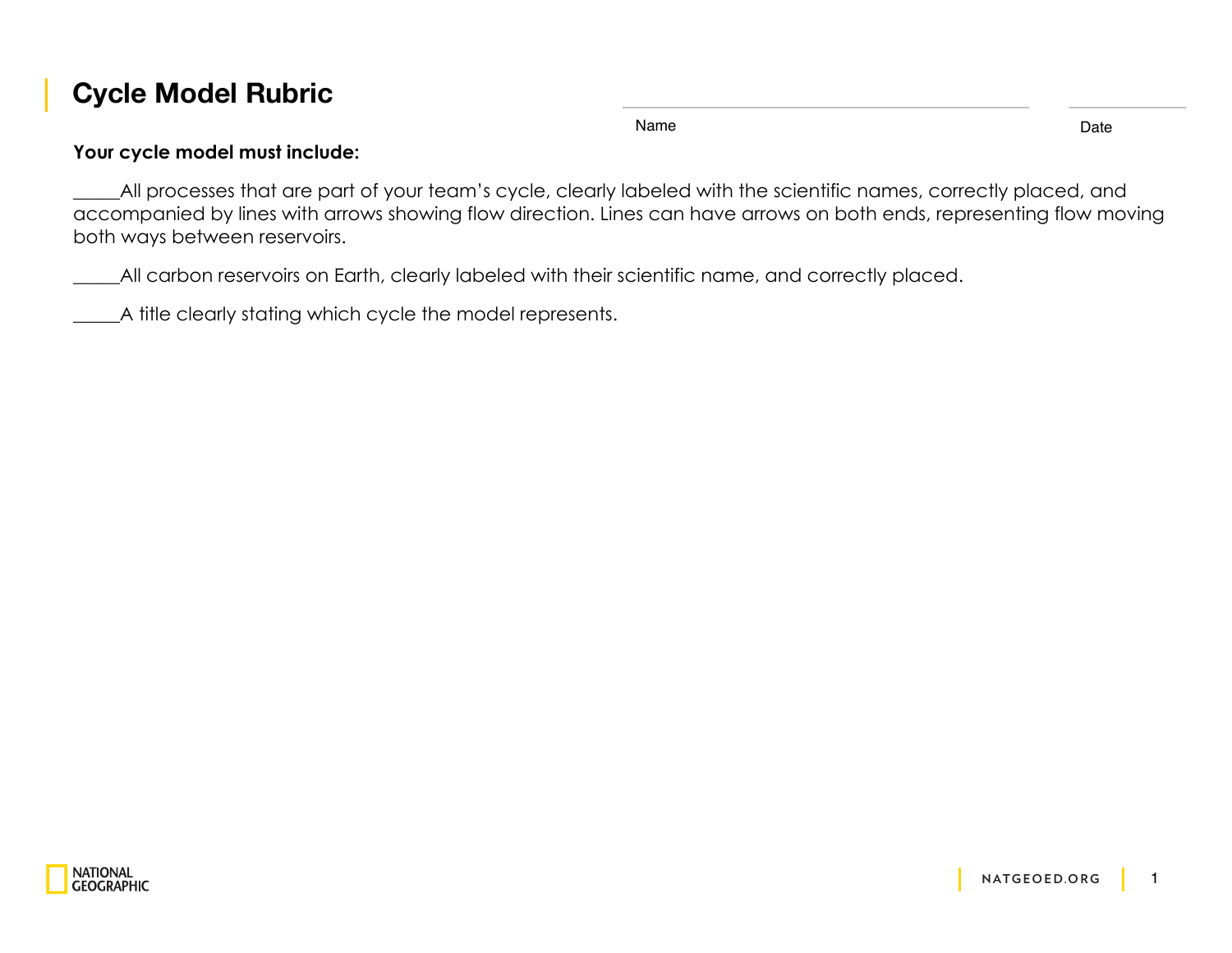| Name:                                                                                                                                                                                                                                                                                                                                                                                                                                                                                                                                                                                                           |                                                                                                                                                                                                                                                                                                                                                                                                                                                                                                                         |                                                                                                                                                                                                                                                                                                                                                                                                                      | Cycle:                                                                                                                                                                                                                                                                                                                                                                                                        |                 |
|-----------------------------------------------------------------------------------------------------------------------------------------------------------------------------------------------------------------------------------------------------------------------------------------------------------------------------------------------------------------------------------------------------------------------------------------------------------------------------------------------------------------------------------------------------------------------------------------------------------------|-------------------------------------------------------------------------------------------------------------------------------------------------------------------------------------------------------------------------------------------------------------------------------------------------------------------------------------------------------------------------------------------------------------------------------------------------------------------------------------------------------------------------|----------------------------------------------------------------------------------------------------------------------------------------------------------------------------------------------------------------------------------------------------------------------------------------------------------------------------------------------------------------------------------------------------------------------|---------------------------------------------------------------------------------------------------------------------------------------------------------------------------------------------------------------------------------------------------------------------------------------------------------------------------------------------------------------------------------------------------------------|-----------------|
| Criteria                                                                                                                                                                                                                                                                                                                                                                                                                                                                                                                                                                                                        | <b>Exemplary Scientist</b>                                                                                                                                                                                                                                                                                                                                                                                                                                                                                              | Developing<br><b>Scientist</b>                                                                                                                                                                                                                                                                                                                                                                                       | <b>Beginning Scientist</b>                                                                                                                                                                                                                                                                                                                                                                                    | <b>Feedback</b> |
| Construct a complete visual<br>model that clearly and<br>effectively communicates to<br>your audience the complex<br>processes, exchanges, flows,<br>and reservoirs relevant to the<br>global carbon cycle with<br>integrated sub-cycles and<br>processes, including the<br>hydrologic cycle, the rock<br>cycle, and photosynthesis<br>and respiration.<br>MS-ESS2-1: Develop a model<br>to describe the cycling of<br>Earth's materials and the flow<br>of energy that drives this<br>process.<br><b>Developing and Using Models</b><br>Develop and/or use a model<br>to predict and/or describe<br>phenomena. | Your model is<br>exceptionally thorough<br>and complete, with all<br>processes labeled<br>properly, with arrows in<br>the correct direction(s),<br>with all reservoirs<br>included, and with all<br>sub-cycles clearly<br>integrated. There is<br>extra effort evident in<br>the organization and<br>explanations that help<br>make a complex<br>process easier to<br>understand. It is visually<br>appealing and<br>masterfully effective as<br>a tool to help others<br>easily understand the<br>complex information. | Your model is<br>almost complete,<br>with most<br>processes and<br>reservoirs labeled<br>correctly and<br>clearly. Most<br>arrows are<br>included and<br>correctly placed.<br>The sub-cycles<br>are included and<br>integrated to<br>minimal degree.<br>The organization is<br>satisfactory for<br>helping others<br>understand the<br>cycle, but could<br>use more clarity<br>to make it<br>optimally<br>effective. | Your model is<br>incomplete with some<br>processes or reservoirs<br>missing, inadequately<br>labeled, or<br>mislabeled. Not all<br>arrows are included or<br>some point in the<br>wrong direction. The<br>sub-cycles are<br>included, but not well<br>integrated. The<br>organization of the<br>model is confusing or<br>unclear, and needs<br>improvement in order<br>for others to<br>understand the cycle. |                 |